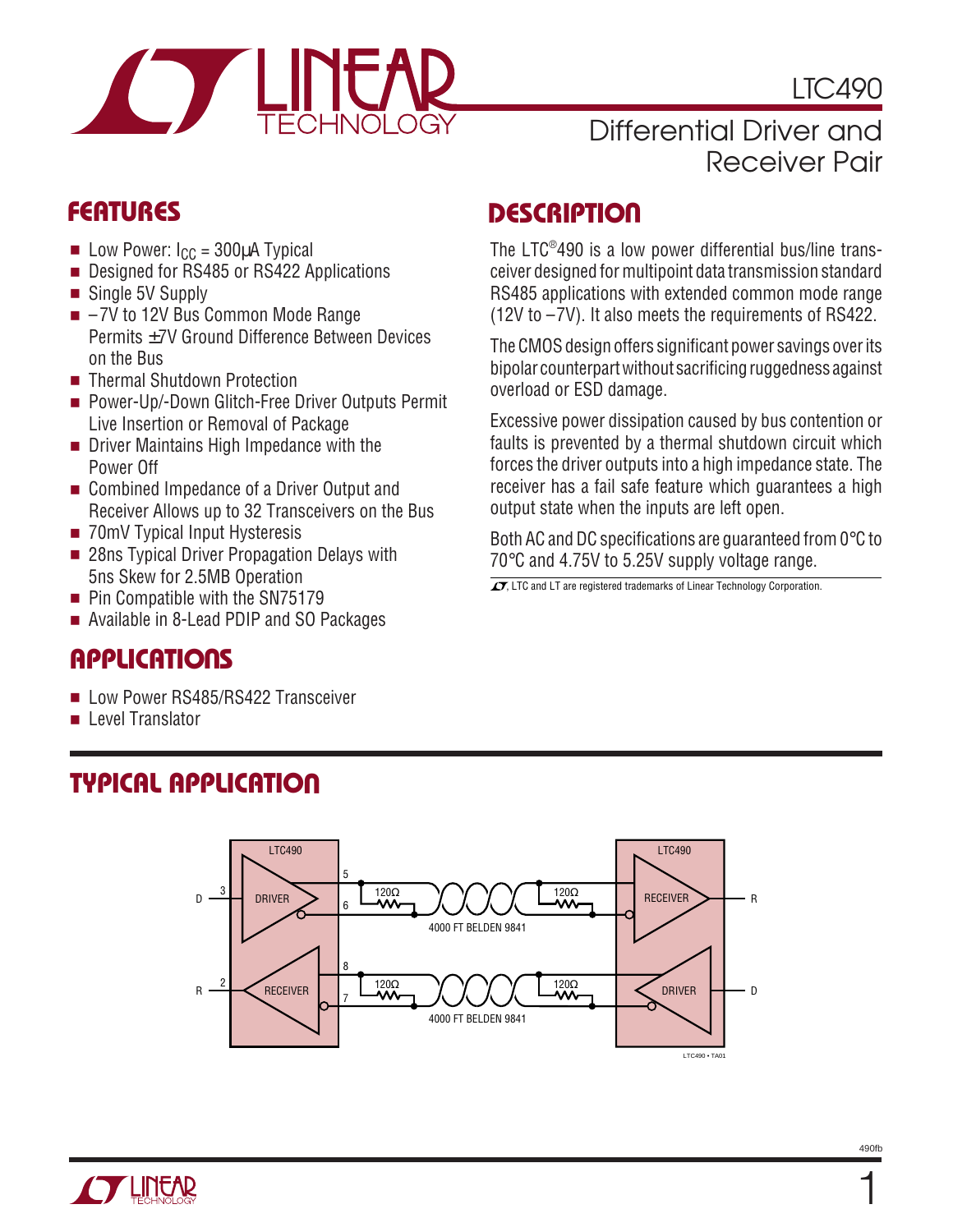# **ABSOLUTE MAXIMUM RATINGS**

**(Note 1)**

| Driver Input Currents  -25mA to 25mA               |  |
|----------------------------------------------------|--|
|                                                    |  |
|                                                    |  |
|                                                    |  |
| Receiver Output Voltages  -0.5V to $V_{CC}$ + 0.5V |  |
| <b>Operating Temperature Range</b>                 |  |
|                                                    |  |
|                                                    |  |
|                                                    |  |
| Lead Temperature (Soldering, 10 sec) 300°C         |  |

# **PACKAGE/ORDER INFORMATION**



Consult LTC Marketing for parts specified with wider operating temperature ranges.

# **DC ELECTRICAL CHARACTERISTICS**

**The** ● **denotes the specificatiions which apply over the full operating temperature range, otherwise specifications are at**  $T_A = 25^\circ C$ **. V<sub>CC</sub> = 5V**  $\pm 5\%$ 

| <b>SYMBOL</b>       | <b>PARAMETER</b>                                                                                    | <b>CONDITIONS</b>                                     |                | MIN    | <b>TYP</b>     | <b>MAX</b> | <b>UNITS</b> |        |
|---------------------|-----------------------------------------------------------------------------------------------------|-------------------------------------------------------|----------------|--------|----------------|------------|--------------|--------|
| V <sub>OD1</sub>    | Differential Driver Output Voltage (Unloaded)                                                       | $I_0 = 0$                                             |                |        |                |            | 5            | $\vee$ |
| V <sub>OD2</sub>    | Differential Driver Output Voltage (with Load)                                                      | $R = 50\Omega$ (RS422)                                |                |        | $\overline{2}$ |            |              | $\vee$ |
|                     | $R = 27\Omega$ (RS485) (Figure 1)                                                                   |                                                       |                |        | 1.5            |            | 5            | $\vee$ |
| $\Delta V_{OD}$     | Change in Magnitude of Driver Differential Output<br><b>Voltage for Complementary Output States</b> | $R = 27\Omega$ or $R = 50\Omega$ (Figure 1)           |                |        |                | 0.2        | $\vee$       |        |
| $V_{OC}$            | Driver Common Mode Output Voltage                                                                   | $R = 27\Omega$ or $R = 50\Omega$ (Figure 1)           |                |        |                | 3          | V            |        |
| $\Delta$   $V_{OC}$ | Change in Magnitude of Driver Common Mode<br>Output Voltage for Complementary Output States         | $R = 27\Omega$ or $R = 50\Omega$ (Figure 1)           |                |        |                | 0.2        | $\vee$       |        |
| $V_{\text{IH}}$     | Input High Voltage (D)                                                                              |                                                       |                |        | 2.0            |            |              | $\vee$ |
| $V_{IL}$            | Input Low Voltage (D)                                                                               |                                                       |                |        |                |            | 0.8          | V      |
| l <sub>IN1</sub>    | Input Current (D)                                                                                   |                                                       |                |        |                |            | ±2           | μA     |
| l <sub>IN2</sub>    | Input Current (A, B)                                                                                | $V_{CC} = 0V$ or 5.25V                                | $V_{IN} = 12V$ |        |                |            | 1            | mA     |
|                     |                                                                                                     |                                                       | $V_{IN} = -7V$ |        |                |            | $-0.8$       | mA     |
| V <sub>TH</sub>     | Differential Input Threshold Voltage for Receiver                                                   | $-7V \leq V_{CM} \leq 12V$                            |                | $-0.2$ |                | 0.2        | $\vee$       |        |
| $\Delta V_{TH}$     | Receiver Input Hysteresis                                                                           | $V_{CM} = 0V$                                         |                |        |                | 70         |              | mV     |
| $V_{OH}$            | Receiver Output High Voltage                                                                        | $I_0 = -4mA$ , $V_{1D} = 0.2V$                        |                |        | 3.5            |            |              | $\vee$ |
| $V_{OL}$            | Receiver Output Low Voltage                                                                         | $I_0 = 4 \text{mA}, V_{1D} = -0.2 V$                  |                |        |                | 0.4        | $\vee$       |        |
| $I_{OZR}$           | Three-State Output Current at Receiver                                                              | $V_{CC}$ = Max 0.4V $\leq$ V <sub>0</sub> $\leq$ 2.4V |                |        |                | ±1         | μA           |        |
| Icc                 | <b>Supply Current</b>                                                                               | No Load; $D = GND$ or $V_{CC}$                        |                |        | 300            | 500        | μA           |        |
| $R_{IN}$            | Receiver Input Resistance                                                                           | $-7V \leq V_0 \leq 12V$                               |                | 12     |                |            | $k\Omega$    |        |
| $log_{D1}$          | Driver Short-Circuit Current, V <sub>OUT</sub> = High                                               | $V_0 = -7V$                                           |                |        |                | 100        | 250          | mA     |
| I <sub>OSD2</sub>   | Driver Short-Circuit Current, $V_{OIII} =$ Low                                                      | $V_0 = 12V$                                           |                |        |                | 100        | 250          | mA     |
| $I_{OSR}$           | <b>Receiver Short-Circuit Current</b>                                                               | $0V \leq V_0 \leq V_{CC}$                             |                |        | $\overline{7}$ |            | 85           | mA     |
| $I_{OZ}$            | Driver Three-State Output Current                                                                   | $V_0 = -7V$ to 12V                                    |                |        |                | ±2         | ±200         | μA     |



490fb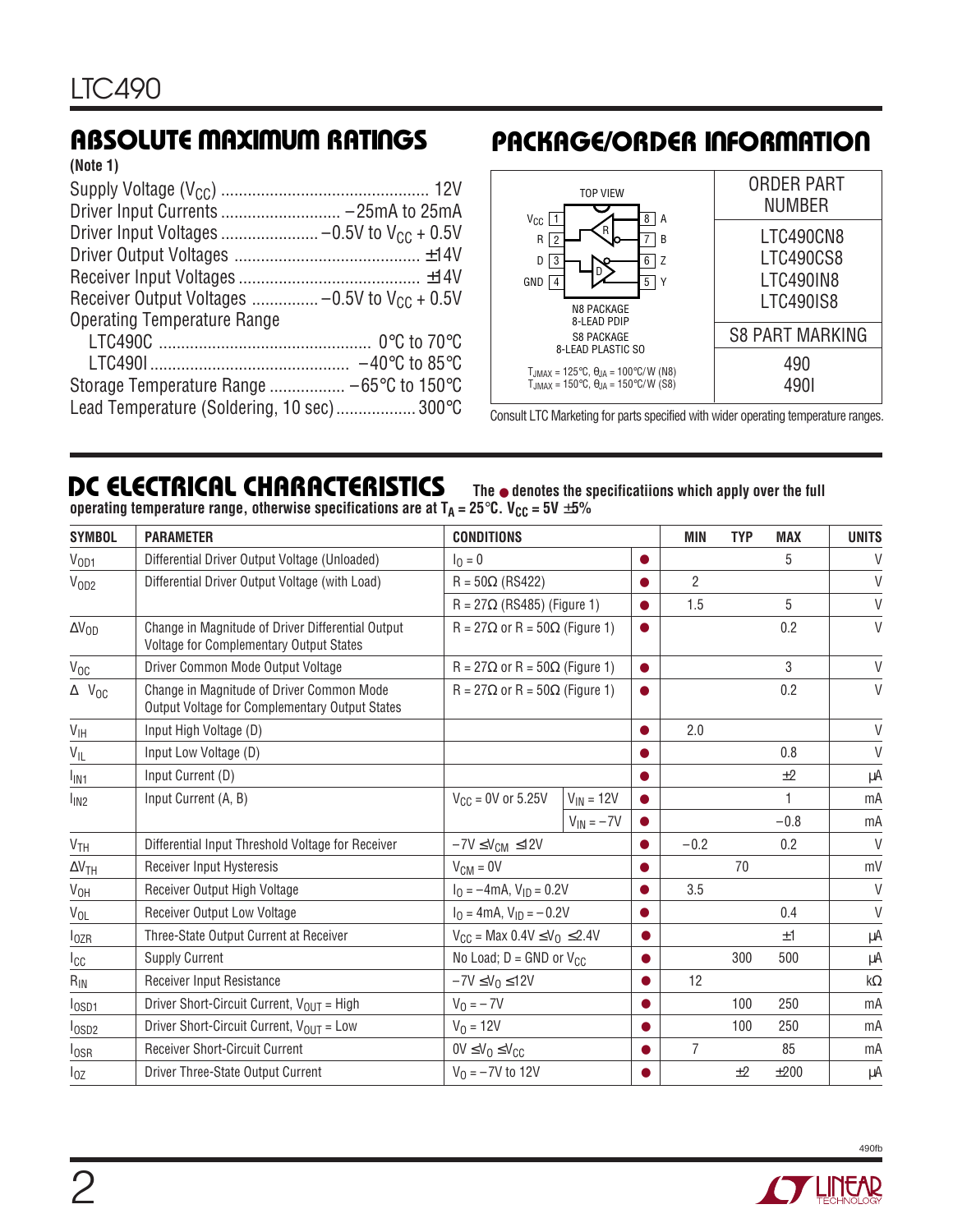# **SWITCHING CHARACTERISTICS**

**The** ● **denotes the specificatiions which apply over the full**

operating temperature range, otherwise specifications are at T<sub>A</sub> = 25°C. V<sub>CC</sub> = 5V  $\pm5\%$ 

| <b>SYMBOL</b>     | <b>PARAMETER</b>                                 | <b>CONDITIONS</b>                                                          | MIN | <b>TYP</b> | <b>MAX</b> | <b>UNITS</b> |
|-------------------|--------------------------------------------------|----------------------------------------------------------------------------|-----|------------|------------|--------------|
| t <sub>PLH</sub>  | Driver Input to Output                           | $R_{\text{DIFF}} = 54\Omega$ , $C_{1,1} = C_{1,2} = 100pF$ (Figures 2, 3)  | 10  | 30         | 50         | ns           |
| t <sub>PHL</sub>  | Driver Input to Output                           | $R_{\text{DIFF}} = 54\Omega$ , $C_{1,1} = C_{1,2} = 100$ pF (Figures 2, 3) | 10  | 30         | 50         | ns           |
| t <sub>SKEW</sub> | Driver Output to Output                          | $R_{\text{DIFF}} = 54\Omega$ , $C_{1,1} = C_{1,2} = 100pF$ (Figures 2, 3)  |     | 5          |            | ns           |
| $t_r$ , $t_f$     | Driver Rise or Fall Time                         | $R_{\text{DIFF}} = 54\Omega$ , $C_{1,1} = C_{1,2} = 100pF$ (Figures 2, 3)  | 5   | 5          | 25         | ns           |
| t <sub>PLH</sub>  | Receiver Input to Output                         | $R_{\text{DIFF}} = 54\Omega$ , $C_{1,1} = C_{1,2} = 100$ pF (Figures 2, 4) | 40  | 70         | 150        | ns           |
| t <sub>PHL</sub>  | Receiver Input to Output                         | $R_{\text{DIFF}} = 54\Omega$ , $C_{1,1} = C_{1,2} = 100$ pF (Figures 2, 4) | 40  | 70         | 150        | ns           |
| t <sub>SKD</sub>  | $ t_{PIH} - t_{PHI} $ Differential Receiver Skew | $R_{\text{DIFF}} = 54\Omega$ , $C_{1,1} = C_{1,2} = 100$ pF (Figures 2, 4) |     | 13         |            | ns           |

**Note 1:** Absolute maximum ratings are those beyond which the safety of the device cannot be guaranteed.

**Note 3:** All typicals are given for  $V_{CC} = 5V$  and Temperature =  $25^{\circ}$ C.

**Note 2:** All currents into device pins are positive; all currents out of device pins are negative. All voltages are referenced to device ground unless otherwise specified.

# **TYPICAL PERFORMANCE CHARACTERISTICS**



OUTPUT VOLTAGE (V)

123 4

LTC490 • TPC02

 $\theta$ 

0

16

32

48

64

 $T_A = 25^{\circ}C$ 

OUTPUT CURRENT (mA)

OUTPUT CURRENT (mA)



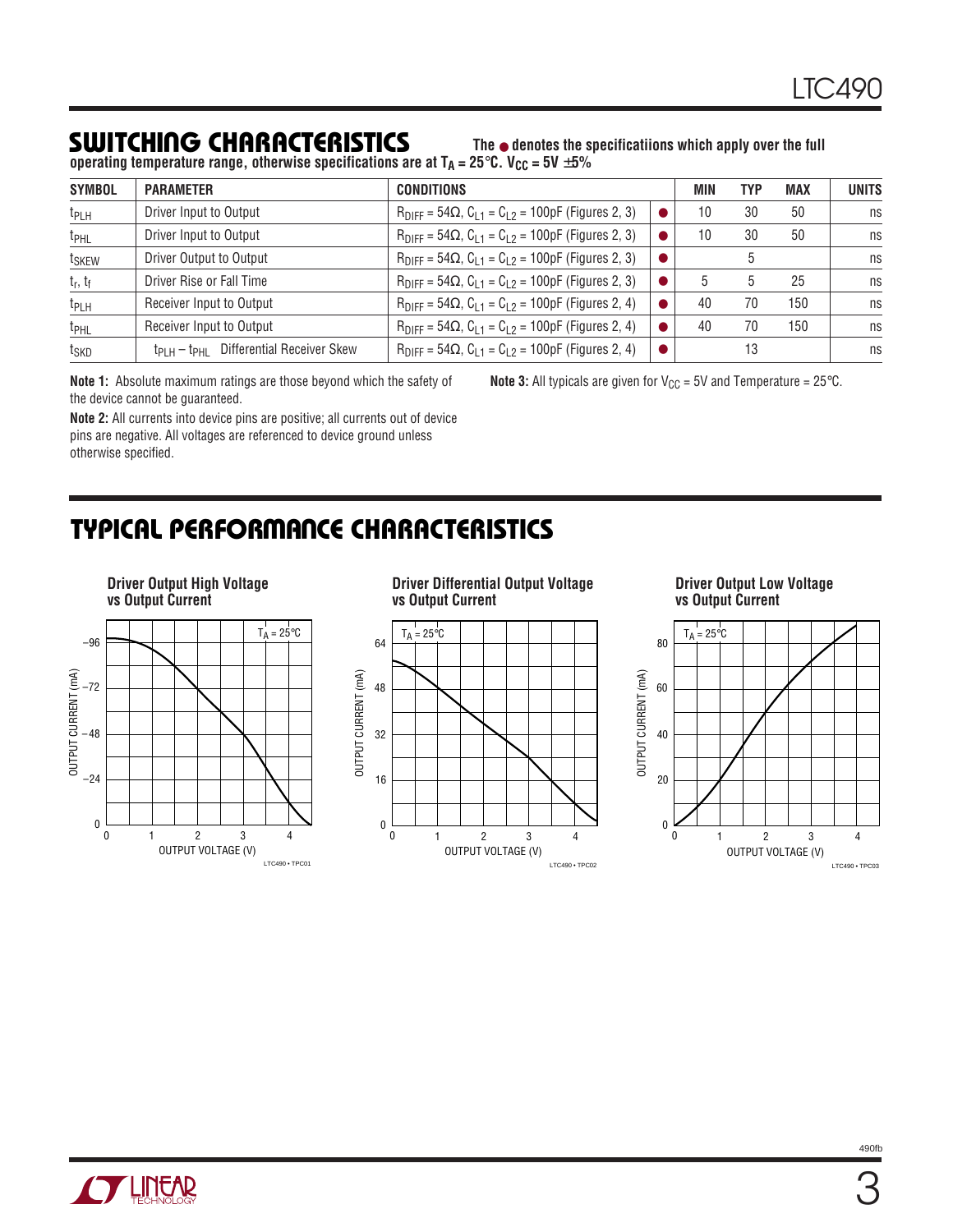# **TYPICAL PERFORMANCE CHARACTERISTICS**



**Driver Differential Output Voltage Receiver tPLH-tPHL Receiver Output Low Voltage**





**vs Temperature vs Temperature vs Temperature**

TEMPERATURE (°C )

0 50 100

LTC490 • TPC08

3 └─<br>−50

TIME (ns)

7

6

5





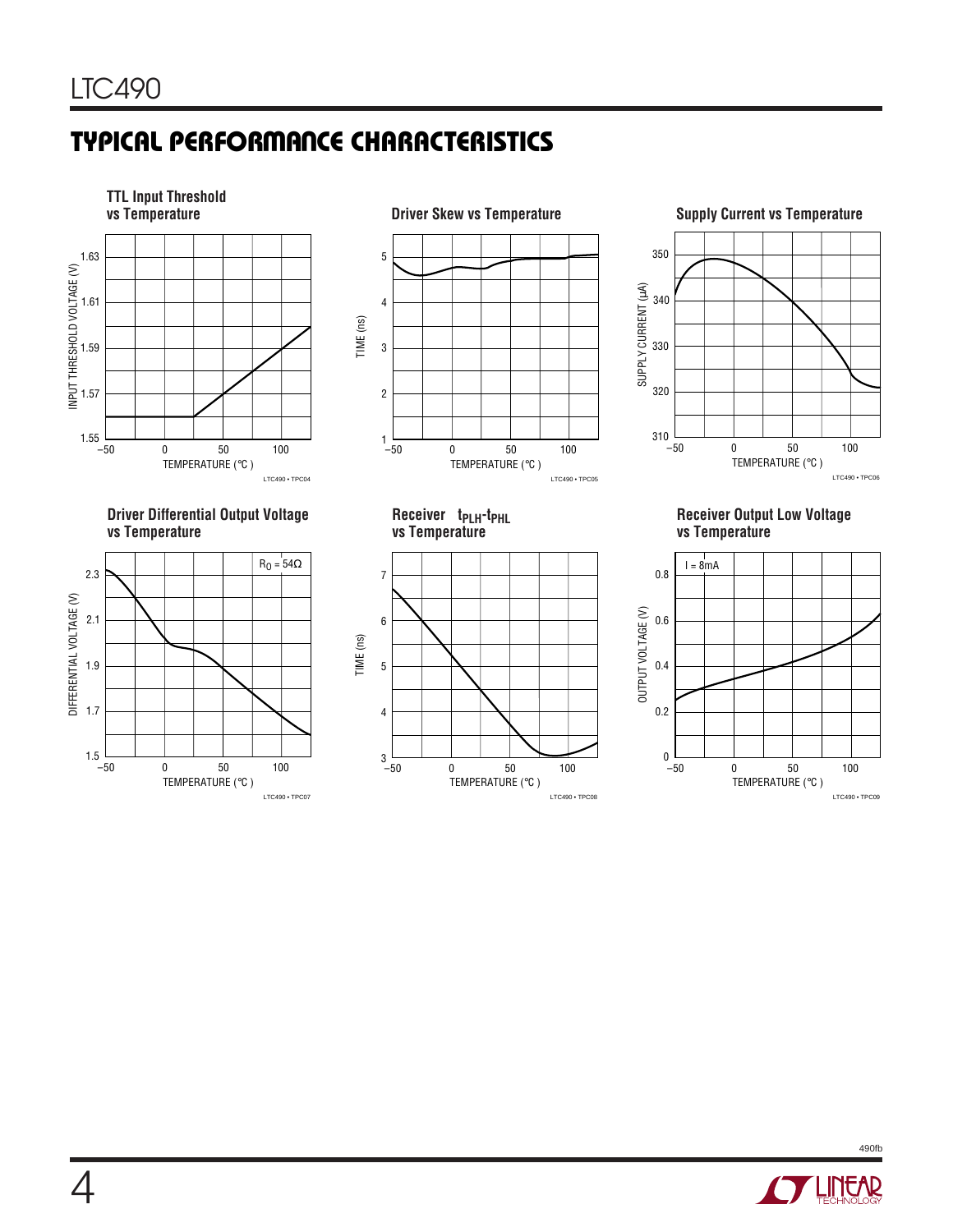# **PIN FUNCTIONS**

**V<sub>CC</sub>** (Pin 1): Positive Supply;  $4.75V \leq V_{CC} \leq 5.25V$ .

**R (Pin 2):** Receiver Output. If A > B by 200mV, R will be high. If  $A < B$  by 200mV, then R will be low.

**D (Pin 3):** Driver Input. A low on D forces the driver outputs Y low and Z high. A high on D will force Y high and Z low.

**GND (Pin 4):** Ground Connection.

- **Y (Pin 5):** Driver Output.
- **Z (Pin 6):** Driver Output.
- **B (Pin 7):** Receiver Input.
- **A (Pin 8):** Receiver Input.

# **TEST CIRCUITS**





Figure 1. Driver DC Test Load **Figure 2. Driver/Receiver Timing Test Circuit** 

# **SWITCHING TIME WAVEFORMS**





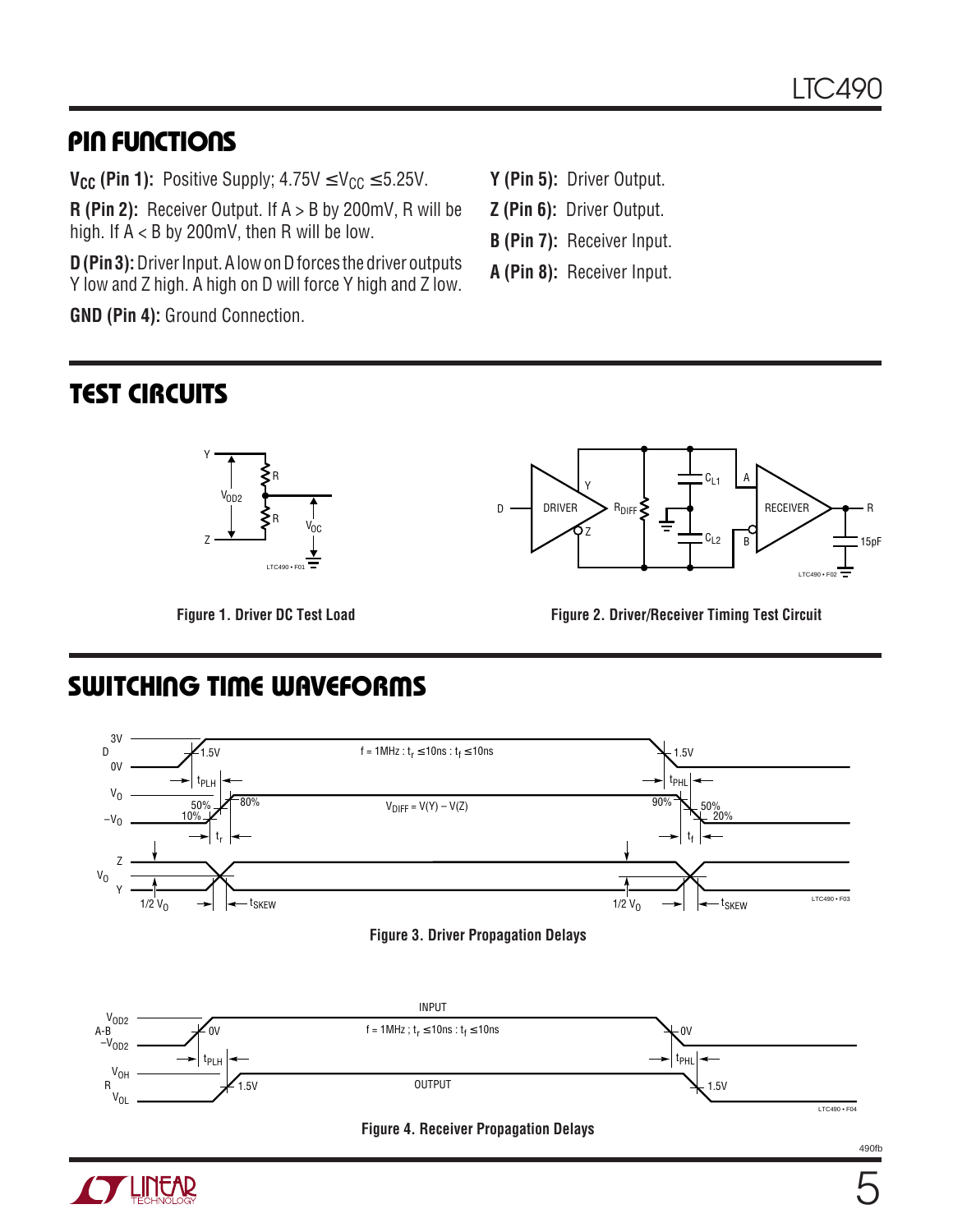# **APPLICATIONS INFORMATION**

## **Typical Application**

A typical connection of the LTC490 is shown in Figure 5. Two twisted-pair wires connect two driver/receiver pairs for full duplex data transmission. Note that the driver and receiver outputs are always enabled. If the outputs must be disabled, use the LTC491.

There are no restrictions on where the chips are connected, and it isn't necessary to have the chips connected at the ends of the wire. However, the wires must be terminated only at the ends with a resistor equal to their characteristic impedance, typically 120 $\Omega$ . Because only one driver can be connected on the bus, the cable can be terminated only at the receiving end. The optional shields around the twisted pair help reduce unwanted noise, and are connected to GND at one end.

The LTC490 can also be used as a line repeater as shown in Figure 6. If the cable length is longer than 4000 feet, the LTC490 is inserted in the middle of the cable with the receiver output connected back to the driver input.

#### **Thermal Shutdown**

The LTC490 has a thermal shutdown feature which protects the part from excessive power dissipation. If the outputs of the driver are accidently shorted to a power supply or low impedance, source, up to 250mA can flow through the part. The thermal shutdown circuit disables the driver outputs when the internal temperature reaches 150°C and turns them back on when the temperature cools to 130°C. If the outputs of two or more LTC490 drivers are shorted directly, the driver outputs can not supply enough current to activate the thermal shutdown. Thus, the thermal shutdown circuit will not prevent contention faults when two drivers are active on the bus at the same time.

#### **Cables and Data Rate**

The transmission line of choice for RS485 applications is a twisted pair. There are coaxial cables (twinaxial) made for this purpose that contain straight pairs, but these are







**Figure 5. Typical Connection**



490fb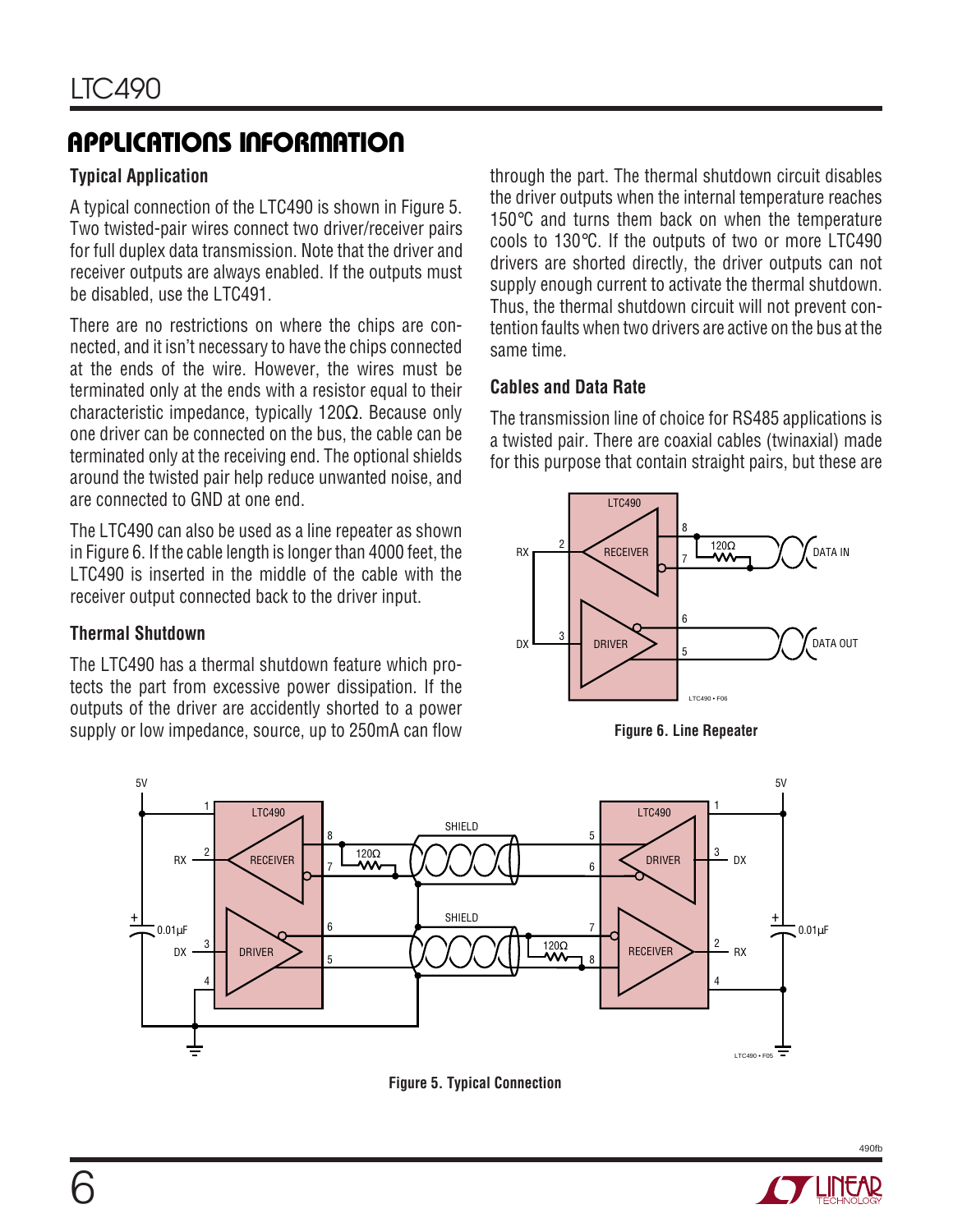# **APPLICATIONS INFORMATION**

less flexible, more bulky, and more costly than twisted pairs. Many cable manufacturers offer a broad range of 120 $\Omega$  cables designed for RS485 applications.

Losses in a transmission line are a complex combination of DC conductor loss, AC losses (skin effect), leakage and AC losses in the dielectric. In good polyethylene cables such as the Belden 9841, the conductor losses and dielectric losses are of the same order of magnitude, leading to relatively low overall loss (Figure 7).

When using low loss cables, Figure 8 can be used as a guideline for choosing the maximum line length for a given data rate. With lower quality PVC cables, the dielectric loss factor can be 1000 times worse. PVC twisted pairs have



**Figure 7. Attenuation vs Frequency for Belden 9841**



**Figure 8. RS485 Cable Length Specification. Applies for 24** Gauge, Polyethylene Dielectric Twisted Pair **Figure 9. Termination Effects** 

terrible losses at high data rates (>100kbs), and greatly reduce the maximum cable length. At low data rates however, they are acceptable and much more economical.

#### **Cable Termination**

The proper termination of the cable is very important. If the cable is not terminated with its characteristic impedance, distorted waveforms will result. In severe cases, distorted (false) data and nulls will occur.

A quick look at the output of the driver will tell how well the cable is terminated. It is best to look at a driver connected to the end of the cable, since this eliminates the possibility of getting reflections from two directions. Simply look at the driver output while transmitting square wave data. If the cable is terminated properly, the waveform will look like a square wave (Figure 9). If the cable is loaded excessively (47 $\Omega$ ), the signal initially sees the surge impedance of the cable and jumps to an initial amplitude. The signal travels down the cable and is reflected back out of phase because of the mistermination. When the reflected signal returns to the driver, the amplitude will be lowered. The width of the pedestal is equal to twice the electrical length of the cable (about 1.5ns/foot). If the



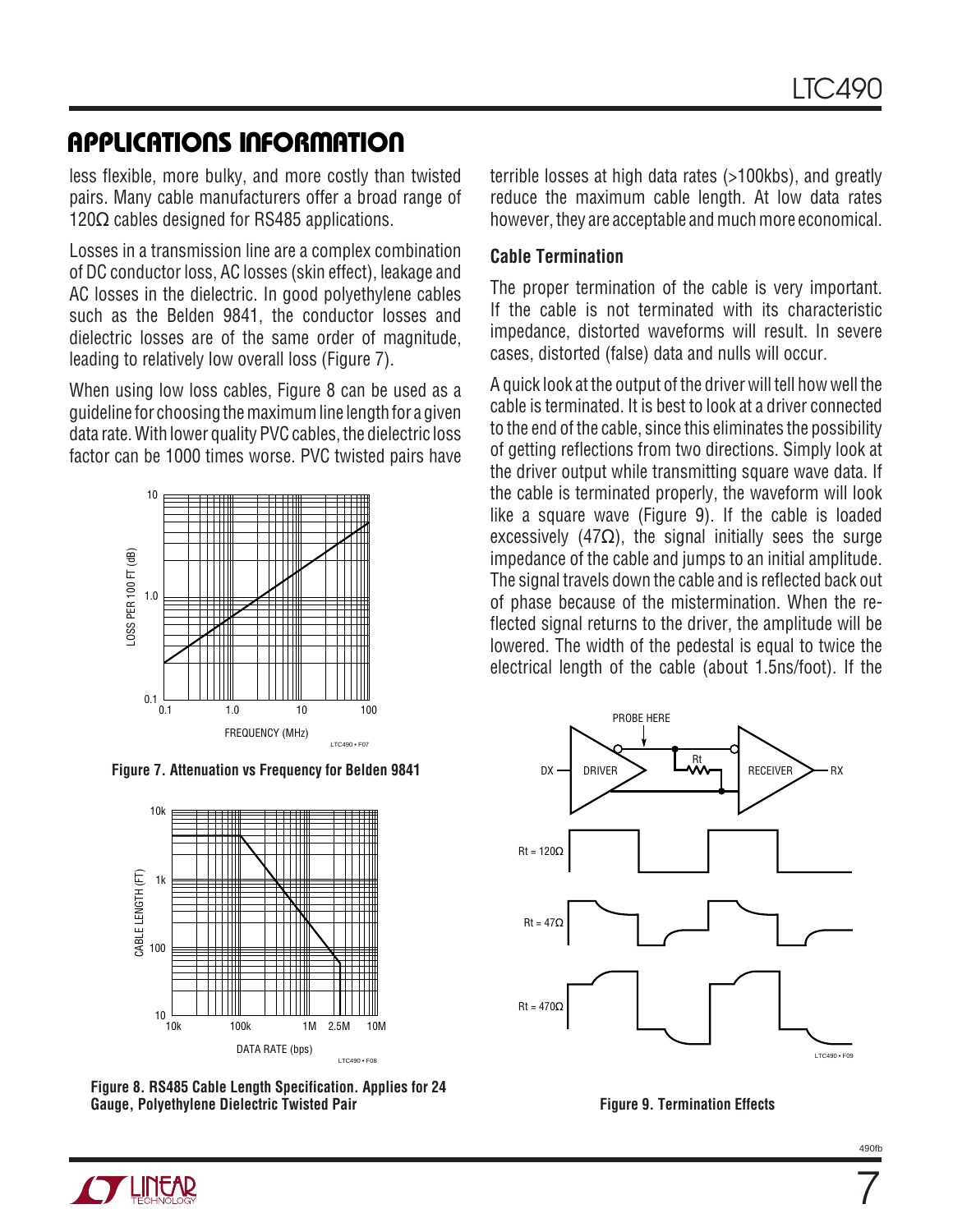# **APPLICATIONS INFORMATION**

cable is lightly loaded (470 $\Omega$ ), the signal reflects in phase and increases the amplitude at the driver output. An input frequency of 30kHz is adequate for tests out to 4000 feet of cable.

## **AC Cable Termination**

Cable termination resistors are necessary to prevent unwanted reflections, but they consume power. The typical differential output voltage of the driver is 2V when the cable is terminated with two 120 $\Omega$  resistors, causing 33mA of DC current to flow in the cable when no data is being sent. This DC current is about 60 times greater than the supply current of the LTC490. One way to eliminate the unwanted current is by AC coupling the termination resistors as shown in Figure 10.

The coupling capacitor must allow high frequency energy to flow to the termination, but block DC and low frequencies. The dividing line between high and low frequency depends on the length of the cable. The coupling capacitor must pass frequencies above the point where the line represents an electrical one-tenth wavelength. The value of the coupling capacitor should therefore be set at 16.3pF per foot of cable length for  $120Ω$  cables.

With the coupling capacitors in place, power is consumed only on the signal edges, and not when the driver output is idling at a 1 or 0 state. A 100nF capacitor is adequate for lines up to 4000 feet in length. Be aware that the power savings start to decrease once the data rate surpasses  $1/(120\Omega \times C)$ .

#### **Fault Protection**

All of LTC's RS485 products are protected against ESD transients up to 2kV using the human body model (100pF, 1.5k $\Omega$ ). However, some applications need more protection. The best protection method is to connect a bidirectional TransZorb® from each line side pin to ground (Figure 11). A TransZorb is a silicon transient voltage suppressor that has exceptional surge handling capabilities, fast response time, and low series resistance. They are available from General Instruments, GSI and come in a variety of breakdown voltages and prices. Be sure to pick a breakdown voltage higher than the common mode voltage required for your application (typically 12V). Also, don't forget to check how much the added parasitic capacitance will load down the bus.

TransZorb is a registered trademark of General Instruments, GSI





**Figure 10. AC Coupled Termination Figure 11. ESD Protection with TransZorbs** 



490fb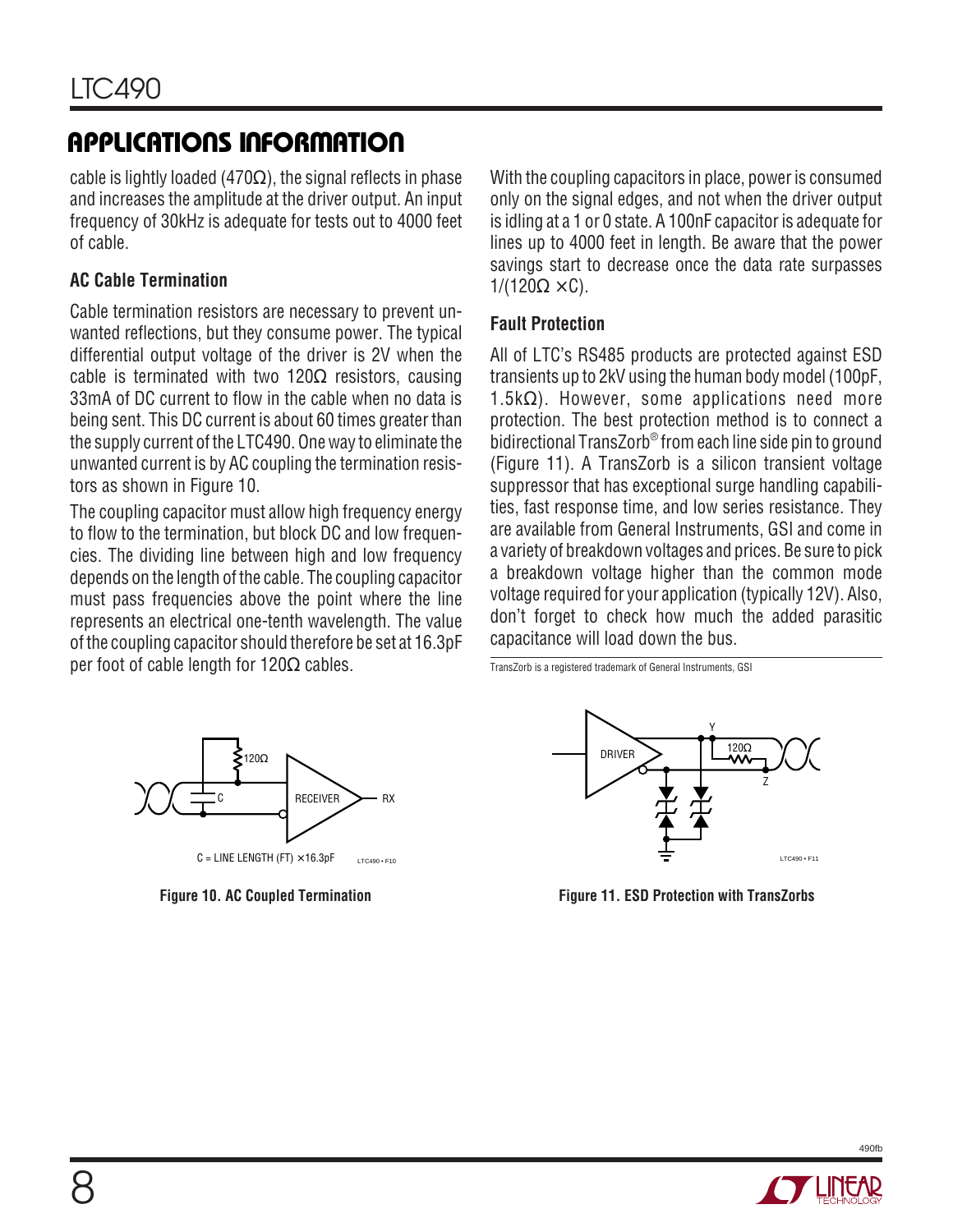# **TYPICAL APPLICATIONS**

#### **RS232 Receiver**



#### **RS232 to RS485 Level Transistor with Hysteresis**



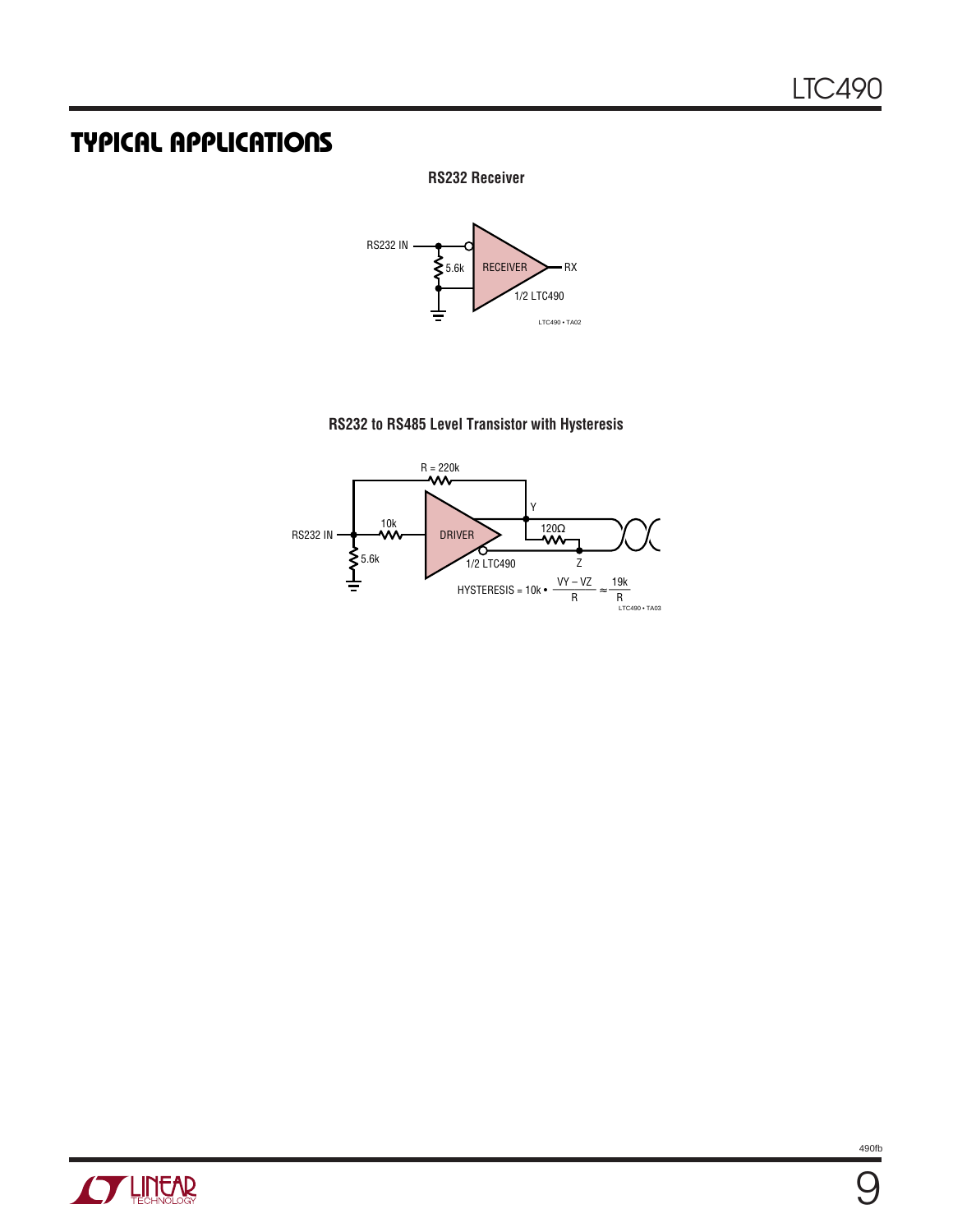# **PACKAGE DESCRIPTION**

**N8 Package 8-Lead PDIP (Narrow .300 Inch)** (Reference LTC DWG # 05-08-1510)



NOTE:<br>1. DIMENSIONS ARE MILLIMETERS

\*THESE DIMENSIONS DO NOT INCLUDE MOLD FLASH OR PROTRUSIONS. MOLD FLASH OR PROTRUSIONS SHALL NOT EXCEED .010 INCH (0.254mm)

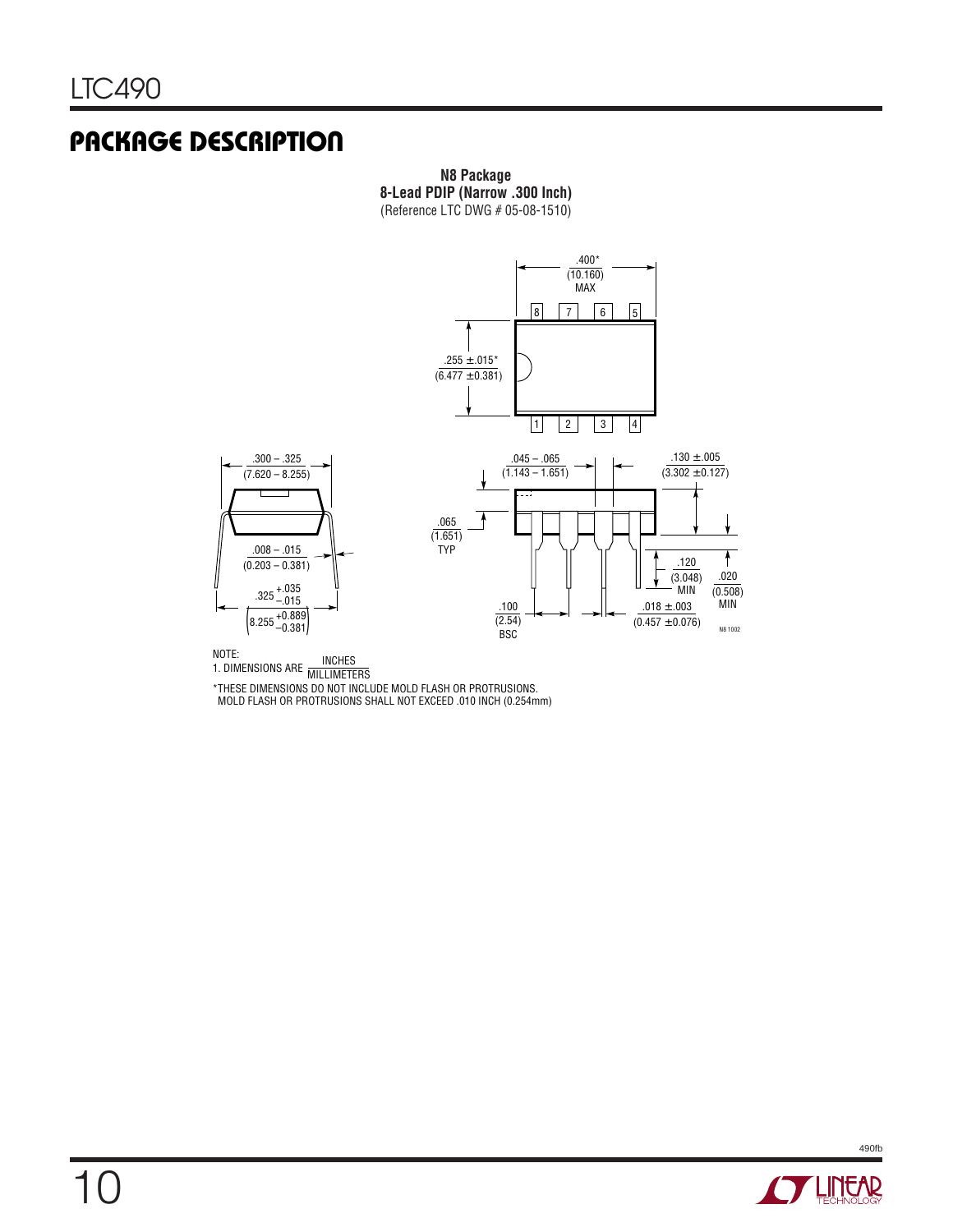SO8 0303

# **U PACKAGE DESCRIPTIO**



**S8 Package 8-Lead Plastic Small Outline (Narrow .150 Inch)** (Reference LTC DWG # 05-08-1610)

2. DRAWING NOT TO SCALE

3. THESE DIMENSIONS DO NOT INCLUDE MOLD FLASH OR PROTRUSIONS.

MOLD FLASH OR PROTRUSIONS SHALL NOT EXCEED .006" (0.15mm)